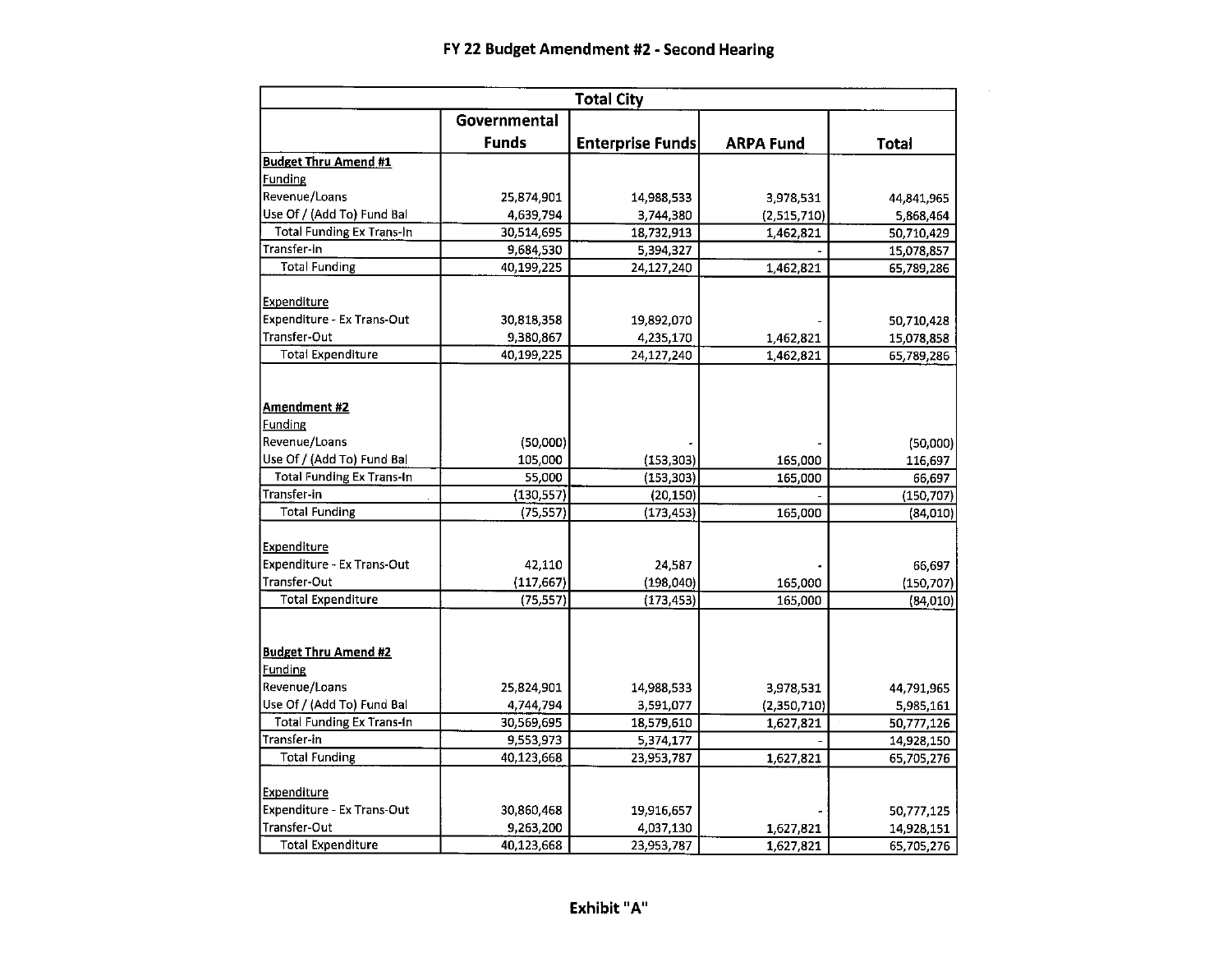# **General Fund**

|                                        | <b>Budget</b> | Amendment | <b>Budget</b> |
|----------------------------------------|---------------|-----------|---------------|
|                                        | Thru Amend #1 | #2        | Thru Amend #2 |
| <b>Funding</b>                         |               |           |               |
| Revenue/Loans                          | 16,237,557    | (50,000)  | 16,187,557    |
| Use Of / (Add To) Fund Bal             | 4,114,944     | 105,000   | 4,219,944     |
| Total Funding - Ex Transfer-In         | 20,352,501    | 55,000    | 20,407,501    |
| Transfer-In                            | 3,458,930     | (70,088)  | 3,388,842     |
| Total Funding - Ex Transfer-In         | 23,811,431    | (15,088)  | 23,796,343    |
| <b>Expenditure</b>                     |               |           |               |
| Commission                             | 121,707       | 9,500     | 131,207       |
| <b>City Manager</b>                    | 860,758       | 51,760    | 912,518       |
| General Fund Non-Depart - Ex Trans Out | 2,344,447     | (92, 771) | 2,251,676     |
| <b>Human Resources</b>                 | 398,360       | 7,000     | 405,360       |
| Clerk                                  | 393,661       |           | 393,661       |
| Attorney                               | 645,000       |           | 645,000       |
| Finance                                | 1,050,717     |           | 1,050,717     |
| Planning & Community Dev               | 420,771       | (36, 160) | 384,611       |
| <b>Building &amp; Licenses</b>         | 638,786       |           | 638,786       |
| Parks & Recreation                     | 1,172,418     | 75,000    | 1,247,418     |
| Police                                 | 6,254,074     | (75,000)  | 6,179,074     |
| Code Enforcement                       | 389,286       |           | 389,286       |
| Public Works - Admin                   | 452,681       |           | 452,681       |
| Public Works - Bldg Maintenance        | 488,250       | 2,500     | 490,750       |
| <b>Public Works - Streets</b>          | 1,045,799     |           | 1,045,799     |
| Public Works - Trash                   | 185,832       |           | 185,832       |
| Public Works - Vehicle Maintenance     | 653,228       |           | 653,228       |
| Total Expenditure - Ex Transfer-Out    | 17,515,775    | (58, 171) | 17,457,604    |
| <b>Transfer-Out</b>                    | 6,295,656     | 43,083    | 6,338,739     |
| <b>Total Expenditure</b>               | 23,811,431    | (15,088)  | 23,796,343    |

 $\sim 10^7$ 

 $\sim 10^{10}$  km s  $^{-1}$ 

 $\sim$   $\sim$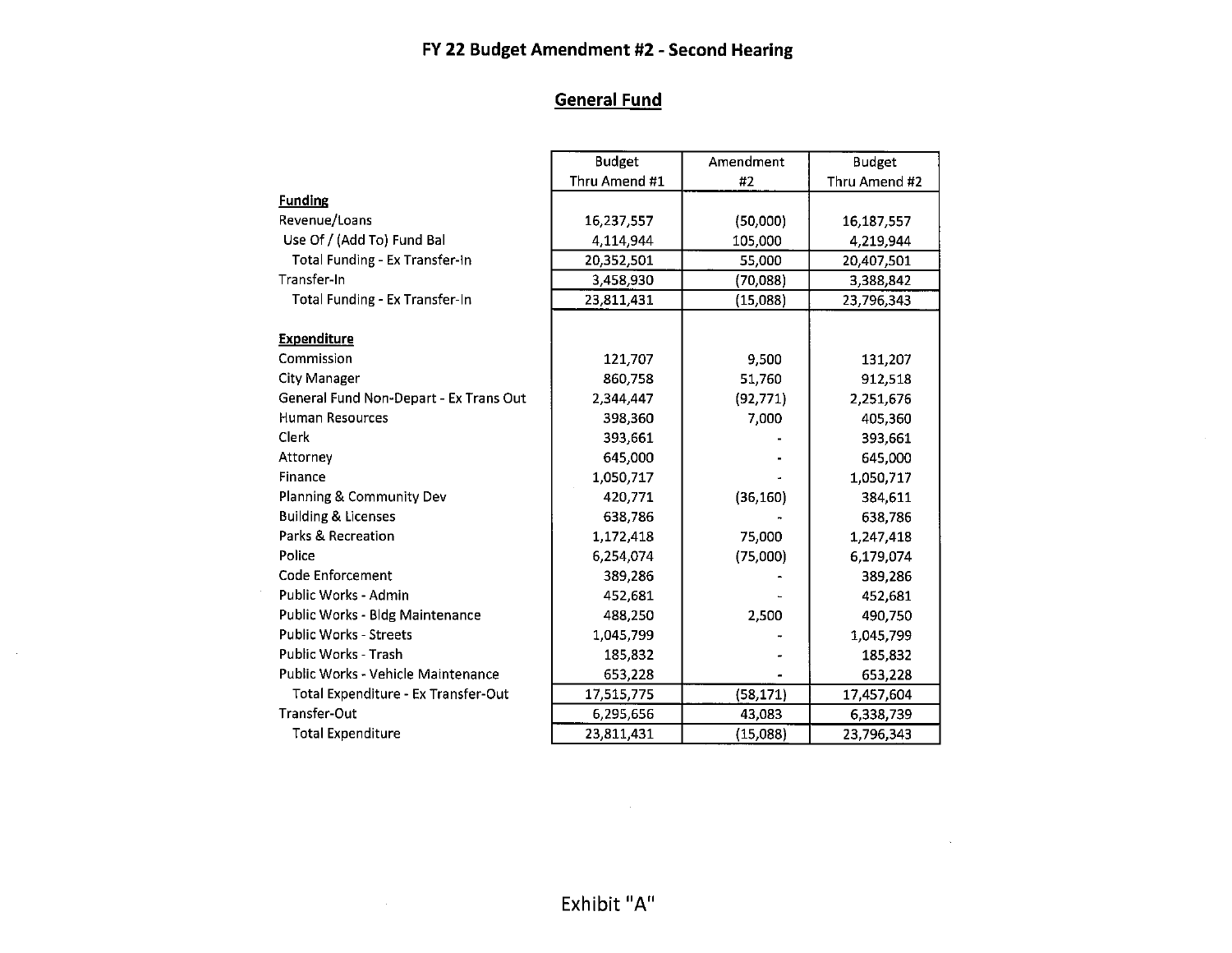|                                                                                                                                                                                                                                                    |                                                                                          |                                                            |                                         |                                            | <b>Governmental Funds</b>                     |                                      |                                                  |                                                  |                                                      |                                                                                               |
|----------------------------------------------------------------------------------------------------------------------------------------------------------------------------------------------------------------------------------------------------|------------------------------------------------------------------------------------------|------------------------------------------------------------|-----------------------------------------|--------------------------------------------|-----------------------------------------------|--------------------------------------|--------------------------------------------------|--------------------------------------------------|------------------------------------------------------|-----------------------------------------------------------------------------------------------|
|                                                                                                                                                                                                                                                    | General<br>Fund                                                                          | <b>CRA</b><br>Fund                                         | Safe<br>Neighborhood<br>Capital<br>Fund | People's<br>Transportation<br>Plan<br>Fund | Town<br>Center<br><b>Fund</b>                 | Debt<br>Service<br>Fund              | <b>Special Law</b><br><b>Enforcement</b><br>Fund | Insurance<br>Service<br>Fund                     | Information<br><b>Technology</b><br>Service<br>Fund  | Total<br>Gov<br><b>Funds</b>                                                                  |
| <b>Budget Thru Amend #1</b>                                                                                                                                                                                                                        |                                                                                          |                                                            |                                         |                                            |                                               |                                      |                                                  |                                                  |                                                      |                                                                                               |
| Funding                                                                                                                                                                                                                                            |                                                                                          |                                                            |                                         |                                            |                                               |                                      |                                                  |                                                  |                                                      |                                                                                               |
| Revenue/Loans                                                                                                                                                                                                                                      | 16,237,557                                                                               | 1,303,462                                                  | 3,106,771                               | 950,000                                    | 350,200                                       | 3,926,911                            |                                                  |                                                  |                                                      | 25,874,901                                                                                    |
| Use Of / (Add To) Fund Bal                                                                                                                                                                                                                         | 4,114,944                                                                                |                                                            |                                         | 414,850                                    |                                               |                                      | 110,000                                          |                                                  |                                                      | 4,639,794                                                                                     |
| <b>Total Funding Ex Trans-In</b>                                                                                                                                                                                                                   | 20,352,501                                                                               | 1,303,462                                                  | 3,106,771                               | 1,364,850                                  | 350,200                                       | 3,926,911                            | 110,000                                          |                                                  |                                                      | 30,514,695                                                                                    |
| Transfer-in                                                                                                                                                                                                                                        | 3,458,930                                                                                |                                                            | 1,277,290                               |                                            | 513,082                                       |                                      |                                                  | 3,088,545                                        | 1,346,683                                            | 9,684.530                                                                                     |
| <b>Total Funding</b>                                                                                                                                                                                                                               | 23,811,431                                                                               | 1,303,462                                                  | 4,384,061                               | 1,364,850                                  | 863,282                                       | 3,926,911                            | 110,000                                          | 3,088,545                                        | 1,346,683                                            | 40,199,225                                                                                    |
| <b>Expenditure</b><br><b>Expenditure - Ex Trans-Out</b><br>Transfer-Out                                                                                                                                                                            | 17,515,775<br>6,295,656                                                                  | 1,219,704<br>83,758                                        | 4,384,061                               | 1,364,850                                  | 739,600<br>123,682                            | 1,209,299<br>2,717,612               | 110,000                                          | 3,046,939<br>41,606                              | 1,228,130<br>118,553                                 | 30,818,358<br>9,380,867                                                                       |
| <b>Total Expenditure</b>                                                                                                                                                                                                                           | 23,811,431                                                                               | 1,303,462                                                  | 4,384,061                               | 1,364,850                                  | 863,282                                       | 3,926,911                            | 110,000                                          | 3,088,545                                        | 1,346,683                                            | 40,199,225                                                                                    |
| Amendment #2 <br>Funding<br>Revenue/Loans<br>Use Of / (Add To) Fund Bal<br><b>Total Funding Ex Trans-In</b><br>Transfer-in<br><b>Total Funding</b><br><b>Expenditure</b><br>Expenditure - Ex Trans-Out<br>Transfer-Out<br><b>Total Expenditure</b> | (50,000)<br>105,000<br>55,000<br>(70,088)<br>(15,088)<br>(58, 171)<br>43,083<br>(15,088) | $\blacksquare$<br>$\overline{\phantom{a}}$<br>237<br>(237) | $\overline{\phantom{a}}$                | $\blacksquare$<br>$\blacksquare$           | 51,645<br>51.645<br>52,000<br>(355)<br>51,645 | 48,044<br>48,044<br>48,044<br>48,044 | $\overline{\phantom{a}}$                         | (41, 605)<br>(41, 605)<br>(41, 605)<br>(41, 605) | (118, 553)<br>(118, 553)<br>(118, 553)<br>(118, 553) | (50,000)<br>105,000<br>55,000<br>(130, 557)<br>(75, 557)<br>42,110<br>(117, 667)<br>(75, 557) |
| <b>Budget Thru Amend #2</b><br>Funding<br>Revenue/Loans<br>Use Of / (Add To) Fund Bal                                                                                                                                                              | 16,187,557<br>4,219,944                                                                  | 1,303,462                                                  | 3,106,771                               | 950,000<br>414,850                         | 350,200                                       | 3,926,911                            | 110,000                                          |                                                  |                                                      | 25,824,901<br>4,744,794                                                                       |
| <b>Total Funding Ex Trans-In</b>                                                                                                                                                                                                                   | 20,407,501                                                                               | 1,303,462                                                  | 3,106,771                               | 1,364,850                                  | 350,200                                       | 3,926,911                            | 110,000                                          |                                                  |                                                      | 30,569,695                                                                                    |
| Transfer-in                                                                                                                                                                                                                                        | 3,388,842                                                                                |                                                            | 1,277,290                               |                                            | 564,727                                       | 48,044                               |                                                  | 3,046,940                                        | 1,228,130                                            | 9,553,973                                                                                     |
| <b>Total Funding</b>                                                                                                                                                                                                                               | 23,796,343                                                                               | 1,303,462                                                  | 4,384,061                               | 1,364,850                                  | 914,927                                       | 3,974,955                            | 110,000                                          | 3,046,940                                        | 1,228,130                                            | 40,123,668                                                                                    |
| <b>Expenditure</b><br>Expenditure - Ex Trans-Out<br>Transfer-Out<br><b>Total Expenditure</b>                                                                                                                                                       | 17,457,604<br>6,338,739<br>23,796,343                                                    | 1.219,941<br>83,521<br>1,303,462                           | 4,384,061<br>4,384,061                  | 1,364,850<br>1,364,850                     | 791,600<br>123,327                            | 1,257,343<br>2,717,612               | 110,000                                          | 3,046,939<br>1<br>3,046,940                      | 1,228,130                                            | 30,860,468<br>9,263,200                                                                       |
|                                                                                                                                                                                                                                                    |                                                                                          |                                                            |                                         |                                            | 914,927                                       | 3,974,955                            | 110,000                                          |                                                  | 1,228,130                                            | 40,123,668                                                                                    |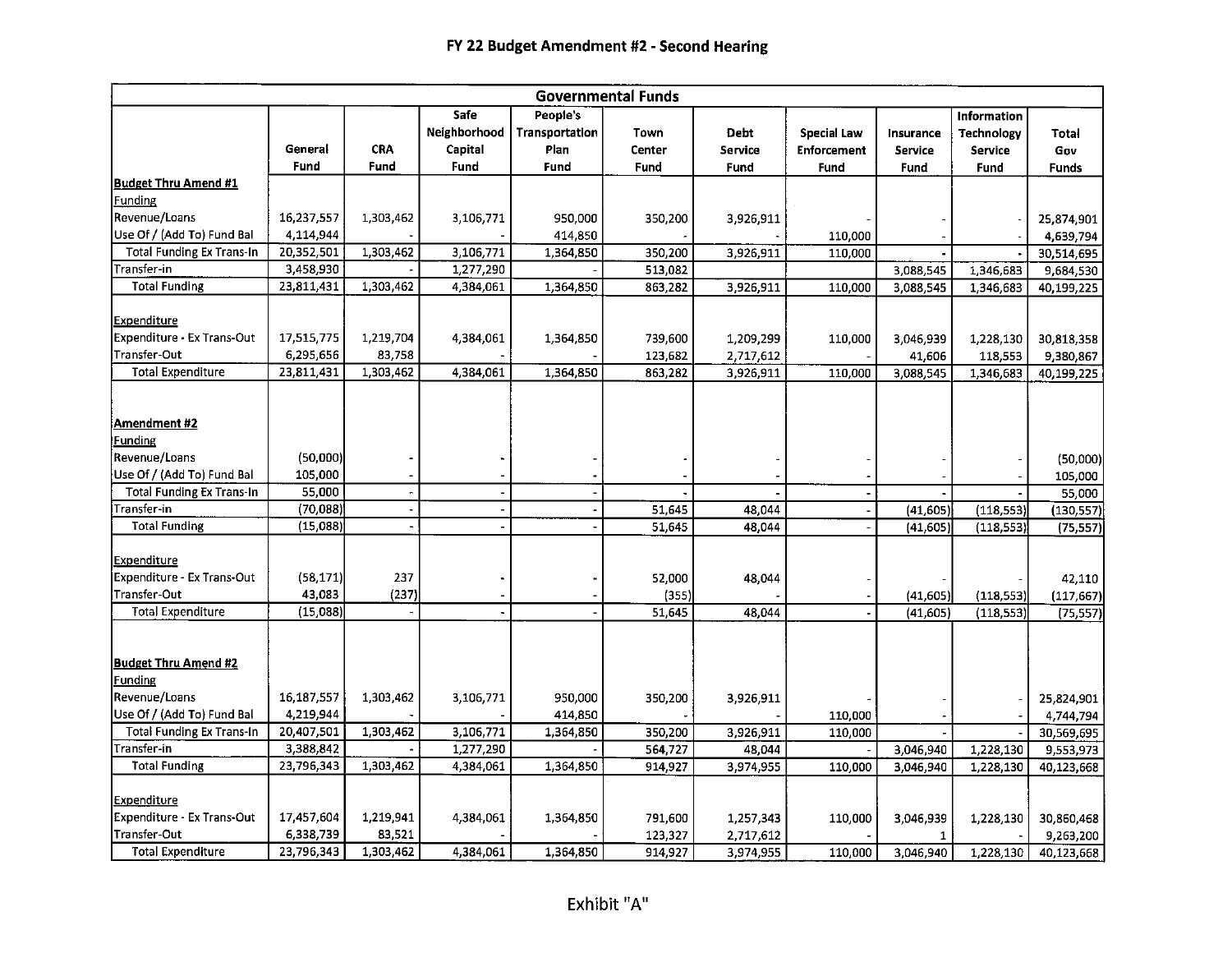| Storm<br>Water<br><b>Storm</b><br><b>Water-Sewer Operating Expense Fund</b><br>Water Op<br><b>Sewer CIP</b><br>Water CIP<br><b>Total</b><br><b>Water-Sewer OperatingDivisions (Expense)</b><br><b>Total</b><br>Water-Sewer<br><b>Water-Sewer</b><br>Water<br><b>Total</b><br><b>Storm</b><br><b>Total</b><br>Storm<br>Water<br>Sewer<br><b>Finance</b><br><b>CIP</b><br>Lines<br>Water-Sewer<br>Water<br>Water-Sewer<br>Water<br>Total<br><b>Division</b><br>Division<br><b>Division</b><br>Division<br>Division<br>Op Fund<br>Op Fund<br><b>CIP Fund</b><br><b>CIP Fund</b><br><b>Funds</b><br><b>Budget Thru Amend #1</b><br>Funding<br>Revenue/Loans<br>10,025,825<br>1,900,000<br>1,596,577<br>1,466,131<br>Use Of / (Add To) Fund Bal<br>1,600,760<br>2,143,620<br><b>Total Funding Ex Trans-In</b><br>12.169.445<br>1,596,577<br>3,500,760<br>1 466,131<br>Transfer-in<br>1,000,000<br>996,821<br>3,397,506<br><b>Total Funding</b><br>13,169,445<br>3,500,760<br>2,593,398<br>4,863,637 |                         |
|------------------------------------------------------------------------------------------------------------------------------------------------------------------------------------------------------------------------------------------------------------------------------------------------------------------------------------------------------------------------------------------------------------------------------------------------------------------------------------------------------------------------------------------------------------------------------------------------------------------------------------------------------------------------------------------------------------------------------------------------------------------------------------------------------------------------------------------------------------------------------------------------------------------------------------------------------------------------------------------------|-------------------------|
|                                                                                                                                                                                                                                                                                                                                                                                                                                                                                                                                                                                                                                                                                                                                                                                                                                                                                                                                                                                                |                         |
|                                                                                                                                                                                                                                                                                                                                                                                                                                                                                                                                                                                                                                                                                                                                                                                                                                                                                                                                                                                                |                         |
|                                                                                                                                                                                                                                                                                                                                                                                                                                                                                                                                                                                                                                                                                                                                                                                                                                                                                                                                                                                                |                         |
|                                                                                                                                                                                                                                                                                                                                                                                                                                                                                                                                                                                                                                                                                                                                                                                                                                                                                                                                                                                                |                         |
|                                                                                                                                                                                                                                                                                                                                                                                                                                                                                                                                                                                                                                                                                                                                                                                                                                                                                                                                                                                                |                         |
|                                                                                                                                                                                                                                                                                                                                                                                                                                                                                                                                                                                                                                                                                                                                                                                                                                                                                                                                                                                                |                         |
|                                                                                                                                                                                                                                                                                                                                                                                                                                                                                                                                                                                                                                                                                                                                                                                                                                                                                                                                                                                                |                         |
|                                                                                                                                                                                                                                                                                                                                                                                                                                                                                                                                                                                                                                                                                                                                                                                                                                                                                                                                                                                                |                         |
|                                                                                                                                                                                                                                                                                                                                                                                                                                                                                                                                                                                                                                                                                                                                                                                                                                                                                                                                                                                                | 14,988,533              |
|                                                                                                                                                                                                                                                                                                                                                                                                                                                                                                                                                                                                                                                                                                                                                                                                                                                                                                                                                                                                | 3,744,380               |
|                                                                                                                                                                                                                                                                                                                                                                                                                                                                                                                                                                                                                                                                                                                                                                                                                                                                                                                                                                                                | 18,732,913              |
|                                                                                                                                                                                                                                                                                                                                                                                                                                                                                                                                                                                                                                                                                                                                                                                                                                                                                                                                                                                                | 5,394,327               |
|                                                                                                                                                                                                                                                                                                                                                                                                                                                                                                                                                                                                                                                                                                                                                                                                                                                                                                                                                                                                | 24,127,240              |
|                                                                                                                                                                                                                                                                                                                                                                                                                                                                                                                                                                                                                                                                                                                                                                                                                                                                                                                                                                                                |                         |
| <b>Expenditure</b>                                                                                                                                                                                                                                                                                                                                                                                                                                                                                                                                                                                                                                                                                                                                                                                                                                                                                                                                                                             |                         |
| Expenditure - Ex Trans-Out<br>2,000,670<br>4,014,923<br>5,093,724<br>255,205<br>139,882<br>11,504,404<br>930,631<br>4.863,637<br>2,593,398                                                                                                                                                                                                                                                                                                                                                                                                                                                                                                                                                                                                                                                                                                                                                                                                                                                     | 19,892,070              |
| Transfer-Out<br>1,665,041<br>1,665,041<br>2,570,129                                                                                                                                                                                                                                                                                                                                                                                                                                                                                                                                                                                                                                                                                                                                                                                                                                                                                                                                            | 4,235,170               |
| <b>Total Expenditure</b><br>2,000,670<br>4,014,923<br>255,205<br>6,758,765<br>139,882<br>13.169,445<br>3,500,760<br>2,593,398<br>4.863,637                                                                                                                                                                                                                                                                                                                                                                                                                                                                                                                                                                                                                                                                                                                                                                                                                                                     | 24,127,240              |
|                                                                                                                                                                                                                                                                                                                                                                                                                                                                                                                                                                                                                                                                                                                                                                                                                                                                                                                                                                                                |                         |
|                                                                                                                                                                                                                                                                                                                                                                                                                                                                                                                                                                                                                                                                                                                                                                                                                                                                                                                                                                                                |                         |
| Amendment #2                                                                                                                                                                                                                                                                                                                                                                                                                                                                                                                                                                                                                                                                                                                                                                                                                                                                                                                                                                                   |                         |
| <b>Funding</b>                                                                                                                                                                                                                                                                                                                                                                                                                                                                                                                                                                                                                                                                                                                                                                                                                                                                                                                                                                                 |                         |
| Revenue/Loans                                                                                                                                                                                                                                                                                                                                                                                                                                                                                                                                                                                                                                                                                                                                                                                                                                                                                                                                                                                  |                         |
| Use Of / (Add To) Fund Bal<br>(168, 153)<br>14,850                                                                                                                                                                                                                                                                                                                                                                                                                                                                                                                                                                                                                                                                                                                                                                                                                                                                                                                                             | (153, 303)              |
| <b>Total Funding Ex Trans-In</b><br>(168, 153)<br>14,850                                                                                                                                                                                                                                                                                                                                                                                                                                                                                                                                                                                                                                                                                                                                                                                                                                                                                                                                       | (153, 303)              |
| Transfer-in<br>(20, 150)                                                                                                                                                                                                                                                                                                                                                                                                                                                                                                                                                                                                                                                                                                                                                                                                                                                                                                                                                                       | (20, 150)               |
| <b>Total Funding</b><br>(168, 153)<br>14,850<br>(20, 150)                                                                                                                                                                                                                                                                                                                                                                                                                                                                                                                                                                                                                                                                                                                                                                                                                                                                                                                                      | (173, 453)              |
| <b>Expenditure</b>                                                                                                                                                                                                                                                                                                                                                                                                                                                                                                                                                                                                                                                                                                                                                                                                                                                                                                                                                                             |                         |
| Expenditure - Ex Trans-Out                                                                                                                                                                                                                                                                                                                                                                                                                                                                                                                                                                                                                                                                                                                                                                                                                                                                                                                                                                     |                         |
| (157, 226)<br>(157, 226)<br>201,963<br>(20, 150)<br>Transfer-Out<br>(10, 927)<br>(10, 927)<br>(187, 113)                                                                                                                                                                                                                                                                                                                                                                                                                                                                                                                                                                                                                                                                                                                                                                                                                                                                                       | 24,587                  |
| <b>Total Expenditure</b><br>(168, 153)<br>(168, 153)<br>14,850<br>$\overline{a}$<br>$\ddot{\phantom{a}}$                                                                                                                                                                                                                                                                                                                                                                                                                                                                                                                                                                                                                                                                                                                                                                                                                                                                                       | (198,040)               |
| (20, 150)                                                                                                                                                                                                                                                                                                                                                                                                                                                                                                                                                                                                                                                                                                                                                                                                                                                                                                                                                                                      | (173, 453)              |
|                                                                                                                                                                                                                                                                                                                                                                                                                                                                                                                                                                                                                                                                                                                                                                                                                                                                                                                                                                                                |                         |
| <b>Budget Thru Amend #2</b>                                                                                                                                                                                                                                                                                                                                                                                                                                                                                                                                                                                                                                                                                                                                                                                                                                                                                                                                                                    |                         |
| <b>Funding</b>                                                                                                                                                                                                                                                                                                                                                                                                                                                                                                                                                                                                                                                                                                                                                                                                                                                                                                                                                                                 |                         |
| Revenue/Loans<br>10,025,825<br>1,900,000<br>1,596,577<br>1,466,131                                                                                                                                                                                                                                                                                                                                                                                                                                                                                                                                                                                                                                                                                                                                                                                                                                                                                                                             | 14,988,533              |
| Use Of / (Add To) Fund Bal<br>1,615,610<br>1,975,467                                                                                                                                                                                                                                                                                                                                                                                                                                                                                                                                                                                                                                                                                                                                                                                                                                                                                                                                           | 3,591,077               |
| <b>Total Funding Ex Trans-In</b><br>12,001,292<br>3,515,610<br>1,596,577<br>1,466,131                                                                                                                                                                                                                                                                                                                                                                                                                                                                                                                                                                                                                                                                                                                                                                                                                                                                                                          | 18,579,610              |
| Transfer-in<br>1,000,000<br>3,377,356<br>996.821                                                                                                                                                                                                                                                                                                                                                                                                                                                                                                                                                                                                                                                                                                                                                                                                                                                                                                                                               |                         |
| <b>Total Funding</b><br>3,515,610<br>13,001,292<br>2,593,398<br>4,843,487<br>$\ddot{\phantom{1}}$                                                                                                                                                                                                                                                                                                                                                                                                                                                                                                                                                                                                                                                                                                                                                                                                                                                                                              |                         |
|                                                                                                                                                                                                                                                                                                                                                                                                                                                                                                                                                                                                                                                                                                                                                                                                                                                                                                                                                                                                | 5,374,177               |
| Expenditure                                                                                                                                                                                                                                                                                                                                                                                                                                                                                                                                                                                                                                                                                                                                                                                                                                                                                                                                                                                    | 23,953,787              |
| Expenditure - Ex Trans-Out<br>2,000,670<br>4,014,923<br>4,936,498<br>255,205<br>139,882<br>11.347.178<br>1,132,594<br>4,843,487<br>2,593,398                                                                                                                                                                                                                                                                                                                                                                                                                                                                                                                                                                                                                                                                                                                                                                                                                                                   |                         |
| Transfer-Out<br>1,654,114<br>1,654,114<br>2,383,016                                                                                                                                                                                                                                                                                                                                                                                                                                                                                                                                                                                                                                                                                                                                                                                                                                                                                                                                            |                         |
| <b>Total Expenditure</b><br>2,000,670<br>4,014,923<br>6,590,612<br>255,205<br>139,882<br>13,001,292<br>3,515,610<br>2,593,398<br>4,843,487<br>23,953,787                                                                                                                                                                                                                                                                                                                                                                                                                                                                                                                                                                                                                                                                                                                                                                                                                                       | 19,916,657<br>4,037,130 |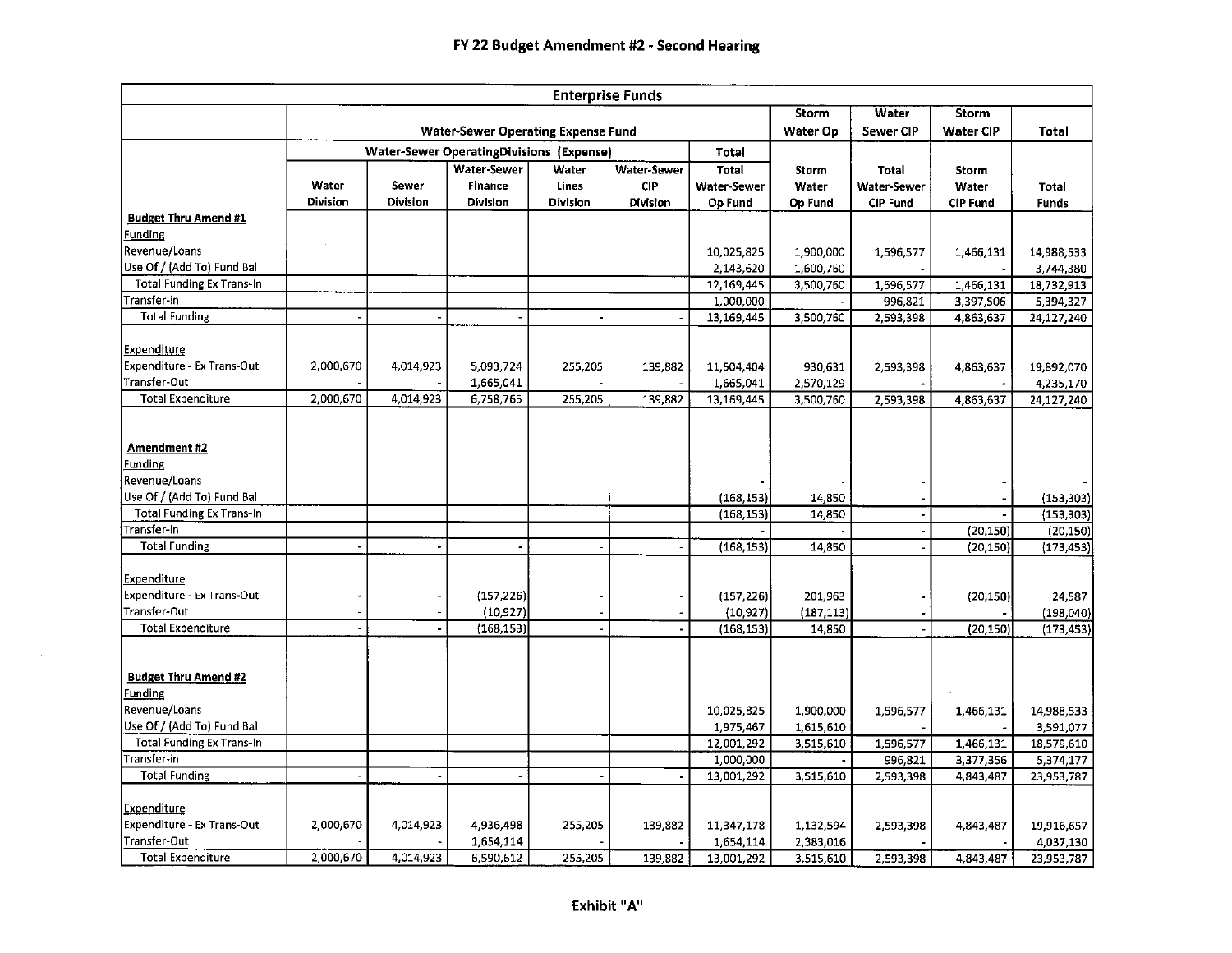| <u>#</u>     |                                       |         |                                                     | <b>Amendment Details</b>               | <b>Budget</b>            | <u>Adj</u> | <b>Revised</b> |                                                          |
|--------------|---------------------------------------|---------|-----------------------------------------------------|----------------------------------------|--------------------------|------------|----------------|----------------------------------------------------------|
| 1            |                                       |         | <b>Terminal Leave Payout - General Fund</b>         |                                        |                          |            |                |                                                          |
|              | Non-Dept                              | Exp     | 19-581922                                           | Terminal Leave Payout - Wages          | 61,500                   | 61,500     | 123,000        | Payout broken into three compensation categories and     |
|              | Non-Dept                              | Exp     | 19-581928                                           | Terminal Leave Payout - FICA           | 4,600                    | 4,600      | 9,200          | doubled due to year-to-date usage                        |
|              | Non-Dept                              | Exp     | 19-581929                                           | <b>Terminal Leave Payout - FRS</b>     | 8,900                    | 8,900      | 17,800         |                                                          |
|              | Non-Dept                              | Exp     | 19-519390                                           | Contingency                            | 1,358,712                | (75,000)   | 1,283,712      |                                                          |
| $\mathbf{2}$ | <b>County Debt - Water Sewer Fund</b> |         |                                                     |                                        |                          |            |                |                                                          |
|              | WS-Finance                            | Exp     | 61-535542                                           | Miami Dade Debt- Principal             | 1,611,092                | (234, 252) | 1,376,840      | Reduction in debt due to General Fund and Stormwater     |
|              | WS-Finance                            | Exp     | 61-533720                                           | Miami Dade Debt- Interest              | $\overline{\phantom{a}}$ | 66,099     | 66,099         | Fund being allocated a portion of this debt.             |
|              | WS Fund                               | Rev     | 440-383010                                          | Use Of Fund Balance                    | 2,143,620                | (168, 153) | 1,975,467      |                                                          |
| 3            |                                       |         | <b>County Debt - Allocated To Stormwater Fund</b>   |                                        |                          |            |                |                                                          |
|              | StmWtr Ops                            | Exp     | 43-535542                                           | Miami Dade Debt- Principal             |                          | 112,423    | 112,423        | Allocation of Miami-Dade debt to Stormwater Fund.        |
|              | StmWtr Ops                            | Exp     | 43-533720                                           | Miami Dade Debt- Interest              |                          | 7,686      | 7,686          | Funded by elimination of Glorieta Gardens Retention      |
|              | StmWtr Ops                            | Contin  | 43-538992                                           | Contingency                            | 190,000                  | 79,891     | 269,891        | Pond which is the property owner will be responsible for |
|              | StmWtr Ops                            | Trf-Out | 43-538917                                           | Trf-Out To Stormwater CIP              | 2,397,506                | (200,000)  | 2,197,506      |                                                          |
|              | STM-CIP                               | Trf-In  | 455-381010                                          | Trf-In From Stormwater Ops             | 2,397,506                | (200,000)  | 2,197,506      |                                                          |
|              | STM-CIP                               | Exp     | 87-538633                                           | <b>Glorieta Gardens Retention Pond</b> | 200,000                  | (200,000)  |                |                                                          |
| 4            |                                       |         | <b>County Debt - Allocated To Debt Service Fund</b> |                                        |                          |            |                |                                                          |
|              | Debt Srvc                             | Exp     | 83-535542                                           | Miami Dade Debt- Principal             |                          | 44,969     | 44,969         | County Debt Service being allocated among General,       |
|              | Debt Srvc                             | Exp     | 83-533720                                           | Miami Dade Debt- Interest              |                          | 3,075      | 3,075          | Water-Sewer and Stormwater Funds. Originally being paid  |
|              | Debt Srvc                             | Trf-In  | 230-381001                                          | Trf-In From General Fund               |                          | 48,044     | 48,044         | only from Water-Sewer Fund                               |
|              | Non-Dept                              | Trf-Out | 19-581927                                           | Trf-Out To Debt Service                |                          | 48,044     | 48,044         |                                                          |
|              | Non-Dept                              | Contin  | 19-519390                                           | Contingency *                          | 1,283,712                | (48, 044)  | 1,235,668      |                                                          |
|              |                                       |         | * Budget Adjusted By Prior Line Items               |                                        |                          |            |                |                                                          |
| 5            | <b>WS Credit Card Charges</b>         |         |                                                     |                                        |                          |            |                |                                                          |
|              | Wtr-Swr Fin                           | Exp     | 61-533529                                           | <b>Credit Card Fee</b>                 | 5,000                    | 20,000     | 25,000         | Correction of under-budgeted expense                     |
|              | Wtr-Swr Fin                           | Contin  | 61-513992                                           | Contingency                            | 497,975                  | (20,000)   | 477,975        |                                                          |
| 6            |                                       |         | <b>Terminal Leave Payout - Enterprise Fund</b>      |                                        |                          |            |                |                                                          |
|              | WS-Fin                                | Exp     | 61-535916                                           | Terminal Leave Payout - Wages          | 25,600                   | 25,600     | 51,200         | Payout broken into three compensation categories and     |
|              | WS-Fin                                | Exp     | 61-535917                                           | Terminal Leave Payout - FICA           | 1,900                    | 1,900      | 3,800          | doubled due to year-to-date usage                        |
|              | WS-Fin                                | Exp     | 61-535918                                           | <b>Terminal Leave Payout - FRS</b>     | 2,500                    | 2,500      | 5,000          |                                                          |
|              | WS-Fin                                | Contin  | 61-513992                                           | Contingency *                          | 477,975                  | (30,000)   | 447,975        |                                                          |
|              |                                       |         | * Budget Adjusted By Prior Line Items               |                                        |                          |            |                |                                                          |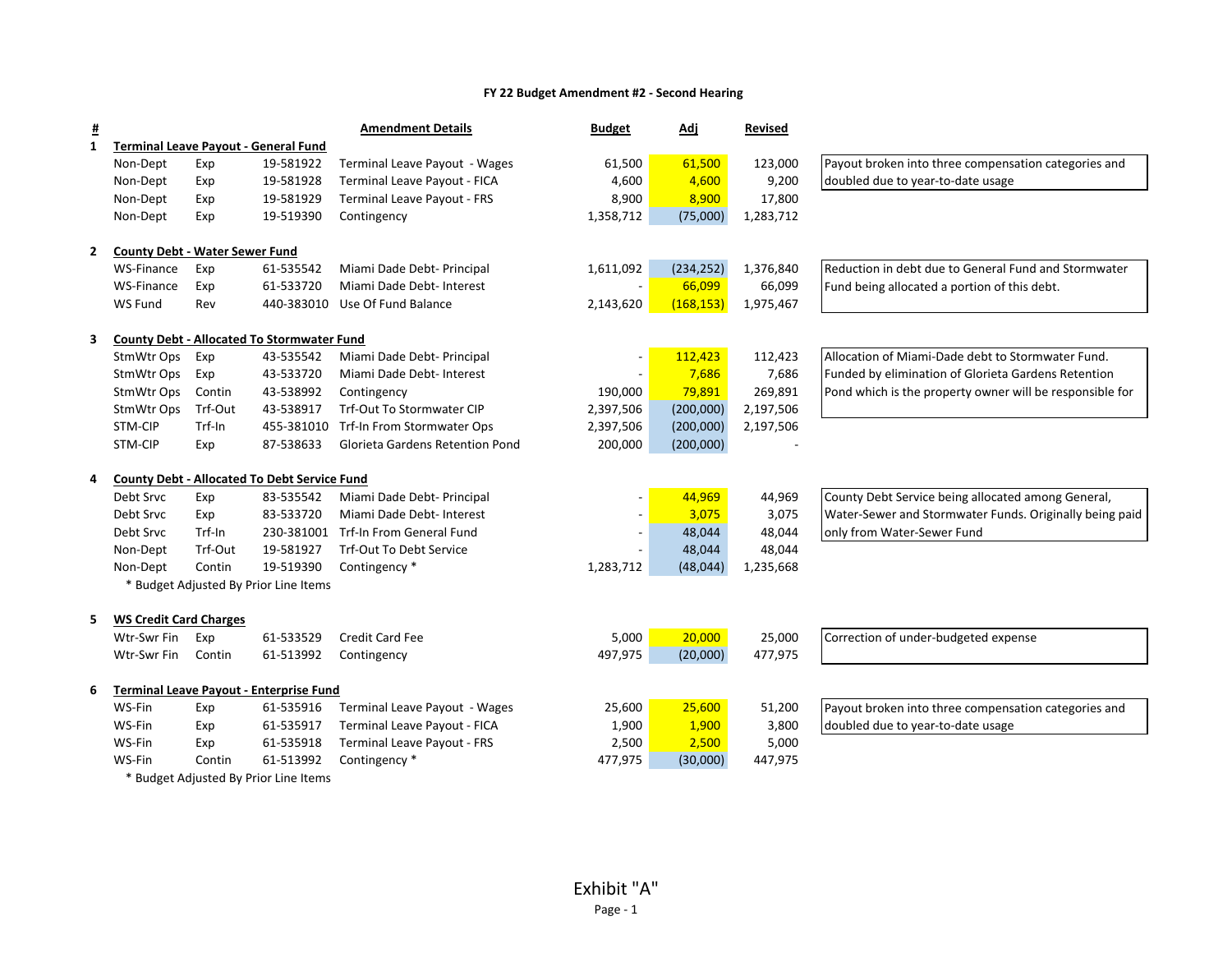| <u>#</u> |                                        |         |                                                                | <b>Amendment Details</b>       | <b>Budget</b> | <u>Adj</u> | Revised                  |                  |
|----------|----------------------------------------|---------|----------------------------------------------------------------|--------------------------------|---------------|------------|--------------------------|------------------|
| 7        |                                        |         | <b>IT Internal Service - Interfund Allocation Modification</b> |                                |               |            |                          |                  |
|          | Info Tech                              | Trf-Out | 85-512391                                                      | Admin Charge - Gen Fund        | 43,296        | (43, 296)  | $\overline{\phantom{a}}$ | Revised <b>I</b> |
|          | Info Tech                              | Trf-Out | 85-512448                                                      | Rental Expense - TCO           | 15,233        | (15, 233)  | $\overline{\phantom{a}}$ | Services         |
|          | Info Tech                              | Trf-Out | 85-512449                                                      | <b>Vehicle Service Charges</b> | 5,144         | (5, 144)   | $\overline{\phantom{a}}$ | Reductio         |
|          | Gen Fund                               | Trf-In  | 001-TBD                                                        | Trf-In From IT Fund            | 43,296        | (43, 296)  | $\frac{1}{2}$            | in funds         |
|          | <b>Town Cntr</b>                       | Trf-In  | 490-381001                                                     | Trf-In From IT Fund            | 513,083       | (15, 233)  | 497,850                  |                  |
|          | Veh Mnt                                | Trf-In  | 001-383031                                                     | Trf-In From IT Fund            | 138,876       | (5, 144)   | 133,732                  |                  |
|          | Gen Fund                               | Trf-Out | 19-519441                                                      | Trf-Out To IT Fund             | 1,111,527     | (78, 332)  | 1,033,195                |                  |
|          | <b>CRA</b>                             | Trf-Out | 77-515441                                                      | Trf-Out To IT Fund             | 3,586         | (255)      | 3,331                    |                  |
|          | Wtr-Swr                                | Trf-Out | 61-513441                                                      | Trf-Out To IT Fund             | 168,181       | (11, 965)  | 156,216                  |                  |
|          | Storm                                  | Trf-Out | 43-538441                                                      | Trf-Out To IT Fund             | 29,669        | (2, 111)   | 27,558                   |                  |
|          | Info Tech                              | Trf-Out | 85-512441                                                      | Trf-Out To IT Fund             | 16,860        | (16, 860)  |                          |                  |
|          | Risk Mgmt.                             | Trf-Out | 84-513441                                                      | Trf-Out To IT Fund             | 8,430         | (8, 430)   |                          |                  |
|          | Town Cntr                              | Trf-Out | 62-512441                                                      | Trf-Out To IT Fund             | 8,430         | (600)      | 7,830                    |                  |
|          | Info Tech                              | Trf-in  | 119-383030                                                     | Transfer-In - All Funds        | 1,346,683     | (118, 553) | 1,228,130                |                  |
|          | Risk Mgmt.                             | Trf-Out | 84-513391                                                      | Admin Charge - Gen Fund        | 21,648        | (21, 648)  |                          |                  |
|          | Gen Fund                               | Trf-In  | 001-TBD                                                        | Trf-In From Risk Mgmt          | 21,648        | (21, 648)  |                          |                  |
|          | Gen Fund                               | Trf-Out | 19-519442                                                      | Trf-Out To Risk Mgmt           | 2,484,553     | 6,493      | 2,491,046                |                  |
|          | <b>CRA</b>                             | Trf-Out | 77-515442                                                      | Trf-Out To Risk Mgmt           | 6,970         | 18         | 6,988                    |                  |
|          | Wtr-Swr                                | Trf-Out | 61-513442                                                      | Trf-Out To Risk Mgmt           | 397,317       | 1,038      | 398,355                  |                  |
|          | Storm                                  | Trf-Out | 43-538442                                                      | Trf-Out To Risk Mgmt           | 56,554        | 148        | 56,702                   |                  |
|          | Risk Mgmt.                             | Trf-Out | 84-513451                                                      | Trf-Out To Risk Mgmt           | 11,527        | (11, 527)  |                          |                  |
|          | Info Tech                              | Trf-Out | 85-512442                                                      | Trf-Out To Risk Mgmt           | 38,020        | (38,020)   |                          |                  |
|          | Town Cntr                              | Trf-Out | 62-519442                                                      | <b>Trf-Out To Risk Mgmt</b>    | 93,604        | 245        | 93,849                   |                  |
|          | Risk Mgmt.                             | Trf-in  | 118-384140                                                     | Transfer-In - All Funds        | 3,088,545     | (41, 605)  | 3,046,940                |                  |
|          | Non-Dept                               | Trf-Out | 19-518926                                                      | Transfer Out - Town Center     | 482,287       | 14,878     | 497,165                  |                  |
|          | Non-Dept                               | Exp     | 19-519390                                                      | Contingency *                  | 1,235,668     | (13, 127)  | 1,222,541                |                  |
|          | <b>CRA</b>                             | Exp     | 77-515543                                                      | <b>Trust Account</b>           | 81,582        | 237        | 81,819                   |                  |
|          | WS Fin                                 | Exp     | 61-513992                                                      | Contingency *                  | 447,975       | 10,927     | 458,902                  |                  |
|          | Strmwtr                                | Exp     | 43-538992                                                      | Contingency                    | 269,891       | 1,963      | 271,854                  |                  |
|          | Town Center Trf-In                     |         | 490-381001                                                     | Transfer In - All Funds *      | 497,850       | 14,878     | 512,728                  |                  |
|          |                                        |         | * Budget Adjusted By Prior Line Items                          |                                |               |            |                          |                  |
|          |                                        |         |                                                                |                                |               |            |                          |                  |
| 8        | <b>City Manager Recruitment Search</b> |         |                                                                |                                |               |            |                          |                  |

methodology eliminating requirement for Internal  $s$  fund to pay various G&A fees to simplify process. on in Internal Services expense results in reduction transferred in.

|  | City Ividilager Recruitment Jearch |  |          |  |  |
|--|------------------------------------|--|----------|--|--|
|  |                                    |  |          |  |  |
|  |                                    |  | $\cdots$ |  |  |

| Non-Dept | Exp     | 19-519312 | <b>Other Professional Services</b> | 235,500   | 30,000 | 265,500   | City Manager national search. Funded by Fund Balance |
|----------|---------|-----------|------------------------------------|-----------|--------|-----------|------------------------------------------------------|
| Gen Fund | Fnd Bal |           | 001-383010 Use of Fund Balance     | 4,114,945 | 30,000 | 4,144,945 | due to one-time nature                               |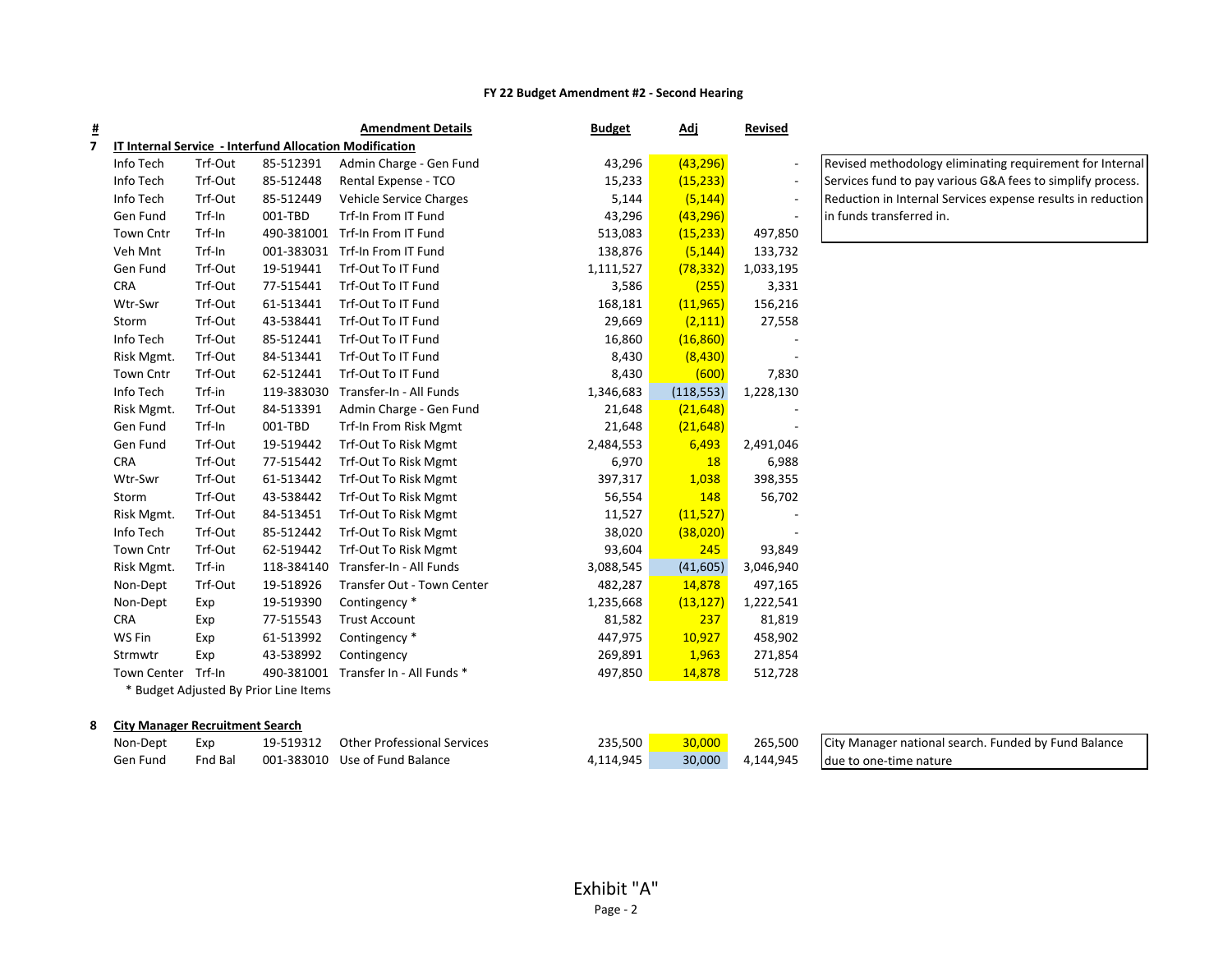| <u>#</u> |                                 |     |                                       | <b>Amendment Details</b>  | <b>Budget</b> | <u>Adj</u> | <b>Revised</b> |                                                            |
|----------|---------------------------------|-----|---------------------------------------|---------------------------|---------------|------------|----------------|------------------------------------------------------------|
| 9        | <b>CRA - Staffing Increase</b>  |     |                                       |                           |               |            |                |                                                            |
|          | <b>CRA</b>                      | Exp | 77-515120                             | Salaries - Regular        | 45,630        | 34,000     | 79,630         | Increased staffing . SUBJECT TO CRA BOARD APROVAL.         |
|          | <b>CRA</b>                      | Exp | 77-515130                             | Salaries - Part-time      |               | 14,000     | 14,000         | <b>REPORTED HERE FOR INFORMATION ONLY</b>                  |
|          | <b>CRA</b>                      | Exp | 77-515210                             | <b>FICA</b>               | 10,410        | 4,000      | 14,410         |                                                            |
|          | <b>CRA</b>                      | Exp | 77-515220                             | Retirement                | 14,723        | 4,000      | 18,723         |                                                            |
|          | <b>CRA</b>                      | Exp | 77-515230                             | Life And Health Insurance | 9,401         | 4,000      | 13,401         |                                                            |
|          | <b>CRA</b>                      | Exp | 77-515543                             | Trust Account *           | 81,819        | (60,000)   | 21,819         |                                                            |
|          |                                 |     | * Budget Adjusted By Prior Line Items |                           |               |            |                |                                                            |
|          |                                 |     |                                       |                           |               |            |                |                                                            |
| 10       | <b>City Manager Termination</b> |     |                                       |                           |               |            |                |                                                            |
|          | CM Office                       | Exp | 12-512110                             | Salaries - Executive      | 271,032       | 60,138     | 331,170        | Additional compensation in City Manager Office due to      |
|          | CM Office                       | Exp | 12-512120                             | Salaries - Regular        | 308,665       | (29, 376)  | 279,289        | overlap in compensation in termination package of prior    |
|          | CM Office                       | Exp | 12-512210                             | <b>FICA</b>               | 45,948        | 1,655      | 47,603         | City Manager and Interim City Manager. Offset by savings   |
|          | CM Office                       | Exp | 12-512220                             | Retirement                | 98,890        | (4,623)    | 94,267         | from vacant Purchasing Officer (City Manager's Office) and |
|          | CM Office                       | Exp | 12-512230                             | Life And Health Insurance | 49,575        | 8,366      | 57,941         | Planner (Community Development) positions.                 |
|          | Com Dev                         | Exp | 37-515120                             | Salaries - Regular        | 162,689       | (28, 478)  | 134,211        |                                                            |
|          | Com Dev                         | Exp | 37-515210                             | <b>FICA</b>               | 17,087        | (2, 179)   | 14,908         |                                                            |
|          | Com Dev                         | Exp | 37-515220                             | Retirement                | 24,167        | (2, 422)   | 21,745         |                                                            |
|          | Com Dev                         | Exp | 37-515230                             | Life And Health Insurance | 26,511        | (3,081)    | 23,430         |                                                            |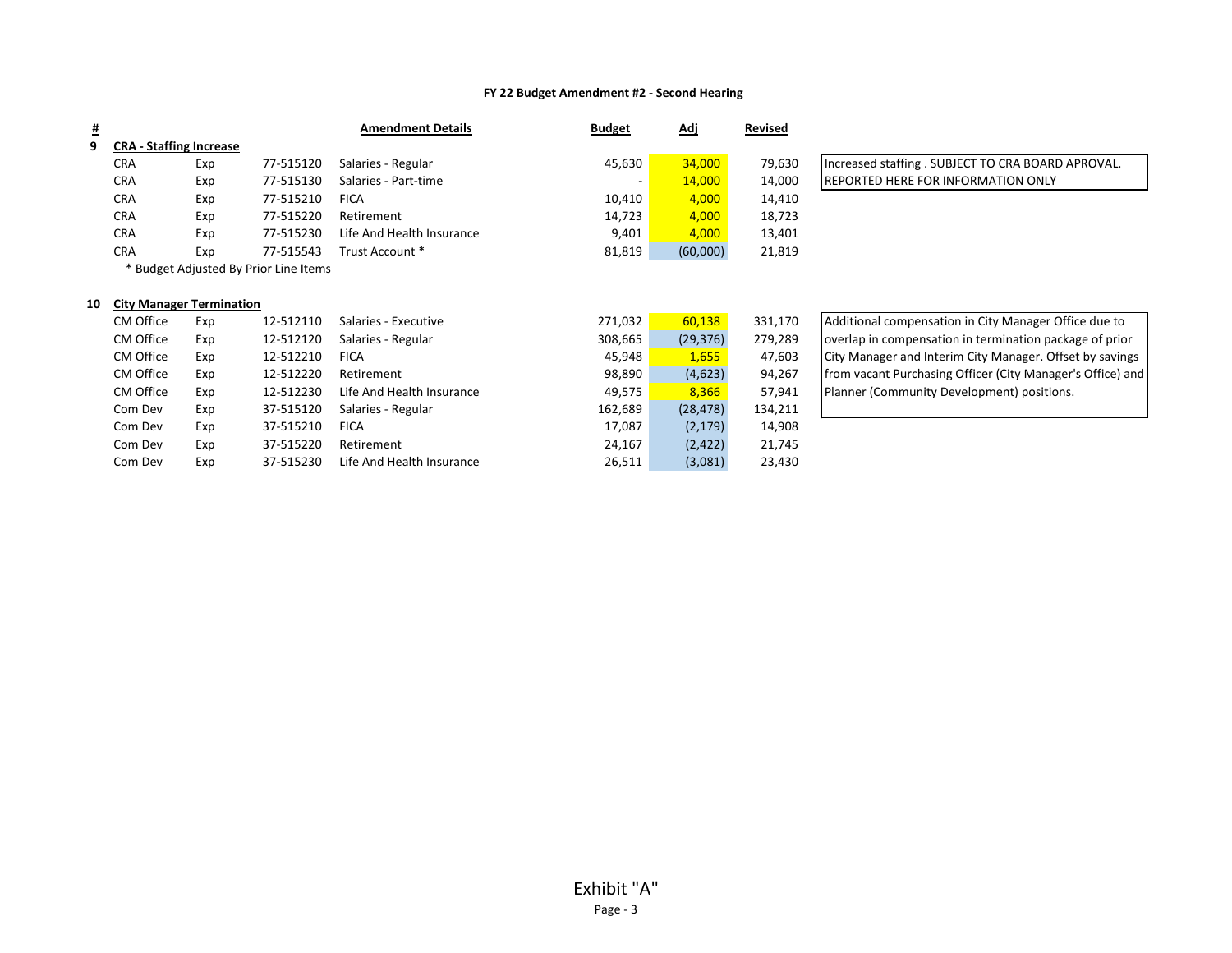| <u>#</u> |                                       |            |                                                                  | <b>Amendment Details</b>          | <b>Budget</b>                          | <u>Adj</u> | <b>Revised</b> |                                                              |
|----------|---------------------------------------|------------|------------------------------------------------------------------|-----------------------------------|----------------------------------------|------------|----------------|--------------------------------------------------------------|
|          |                                       |            |                                                                  |                                   | <b>Additional Second Hearing Items</b> |            |                |                                                              |
|          |                                       |            |                                                                  |                                   |                                        |            |                |                                                              |
| 11       | HR - Rent - Time Clock Rental         |            |                                                                  |                                   |                                        |            |                |                                                              |
|          | HR                                    | Exp        | 13-515440                                                        | Rentals & Leases                  | 2,244                                  | 2,000      | 4,244          | Time clock rental originally to be incorporated into bigger  |
|          | Non-Dept                              | Contin     | 19-519390                                                        | Contingency *                     | 1,222,541                              | (2,000)    | 1,220,541      | service contract, but no yet finalized                       |
|          |                                       |            | * Budget Adjusted By Prior Line Items                            |                                   |                                        |            |                |                                                              |
| 12       | NW 147th Street Improvements          |            |                                                                  |                                   |                                        |            |                |                                                              |
|          | PTP                                   | Exp        | 47-541800                                                        | <b>Resurfacing Improvements</b>   | 424,750                                | (165,900)  | 258,850        | Project to restore roadway and to reduce flooding.           |
|          | PTP                                   | Exp        | 47-541825                                                        | NW 147th St Improvements (Road)   |                                        | 165,900    | 165,900        |                                                              |
|          | Stm-Ops                               | Fnd Bal    | 450-383010                                                       | Use Of Fund Balance               | 1,600,761                              | 14,850     | 1,615,611      |                                                              |
|          | Stm-Ops                               | Trf-Out    | 43-513917                                                        | Trf Out To Stormwater CIP         | 2,197,506                              | 14,850     | 2,212,356      |                                                              |
|          | Stm-CIP                               | Trf-In     | 455-381010                                                       | Trf In From Stormwater Ops        | 2,197,506                              | 14,850     | 2,212,356      |                                                              |
|          | Stm-CIP                               | Exp        | 87-541825                                                        | NW 147 St Improvements (Drainage) |                                        | 14,850     | 14,850         |                                                              |
|          |                                       |            |                                                                  |                                   |                                        |            |                |                                                              |
| 13       | <b>Police - Off-Duty Compensation</b> |            |                                                                  |                                   |                                        |            |                |                                                              |
|          | Police                                | Exp        | 26-521TBD                                                        | <b>Off-Duty Police Salaries</b>   | 100,000                                | (100,000)  |                | Off-Duty Revenue and Salaries lower than anticipated. Off-   |
|          | Police                                | Exp        | 26-521120                                                        | Salaries - Regular                | 3,009,252                              | 25,000     | 3,034,252      | Duty Salaries to be reported in Regular Salaries rather      |
|          | Gen Fund                              | Rev        | 001-342120                                                       | Off-Duty Revenue                  | 150,000                                | (50,000)   | 100,000        | than separate account. Permits increase in availabe          |
|          | Non-Dept                              | Contin     | 19-519390                                                        | Contingency *                     | 1,220,541                              | 25,000     | 1,245,541      | Contingency.                                                 |
|          |                                       |            | * Budget Adjusted By Prior Line Items                            |                                   |                                        |            |                |                                                              |
| 14       | <b>Police - Special Compensation</b>  |            |                                                                  |                                   |                                        |            |                |                                                              |
|          | Police                                |            | 26-521TBD                                                        | Salaries - Holiday Pay            | 150,000                                | (150,000)  |                | Holiday Pay and Excess Sick Leave Pay to be reported as      |
|          | Police                                | Exp        | 26-521TBD                                                        | Salaries - Excess Sick Leave Pay  | 50,000                                 | (50,000)   |                | Regular Salary. To be tracked seaprately without require     |
|          | Police                                | Exp<br>Exp | 26-521120                                                        | Salaries - Regular                | 3,034,252                              | 200,000    | 3,234,252      |                                                              |
|          |                                       |            |                                                                  |                                   |                                        |            |                | special account codes.                                       |
| 15       | <b>Building Maintenance - Rentals</b> |            |                                                                  |                                   |                                        |            |                |                                                              |
|          | <b>Bldg Maint</b>                     | Exp        | 39-541440                                                        | Rentals & Leases                  | 3,800                                  | 2,500      | 6,300          | Increased rental requirements in maintaining City facilities |
|          | Non-Dept                              | Contin     | 19-519390                                                        | Contingency *                     | 1,245,541                              | (2,500)    | 1,243,041      |                                                              |
|          |                                       |            | Budget Adjusted By Prior Line Items                              |                                   |                                        |            |                |                                                              |
|          |                                       |            |                                                                  |                                   |                                        |            |                |                                                              |
| 16       | Bldg & Lic                            | Exp        | <b>Building &amp; Licenses - Temporary Staffing</b><br>30-524340 | <b>Other Contract Services</b>    | 15,000                                 | 30,000     | 45,000         | Temporary staffing due to vacancies. Funded from             |
|          | Bldg & Lic                            | Exp        | 30-524120                                                        | Salaries - Regular                | 148,911                                | (20,000)   | 128,911        | vacancy savings.                                             |
|          | Bldg & Lic                            | Exp        | 30-524210                                                        | <b>FICA</b>                       | 37,151                                 | (1,500)    | 35,651         |                                                              |
|          | Bldg & Lic                            | Exp        | 30-524220                                                        | Retirement                        | 52,545                                 | (2,000)    | 50,545         |                                                              |
|          | Bldg & Lic                            | Exp        | 30-524230                                                        | Life And Health Insurance         | 23,777                                 | (6,500)    | 17,277         |                                                              |
|          |                                       |            |                                                                  |                                   |                                        |            |                |                                                              |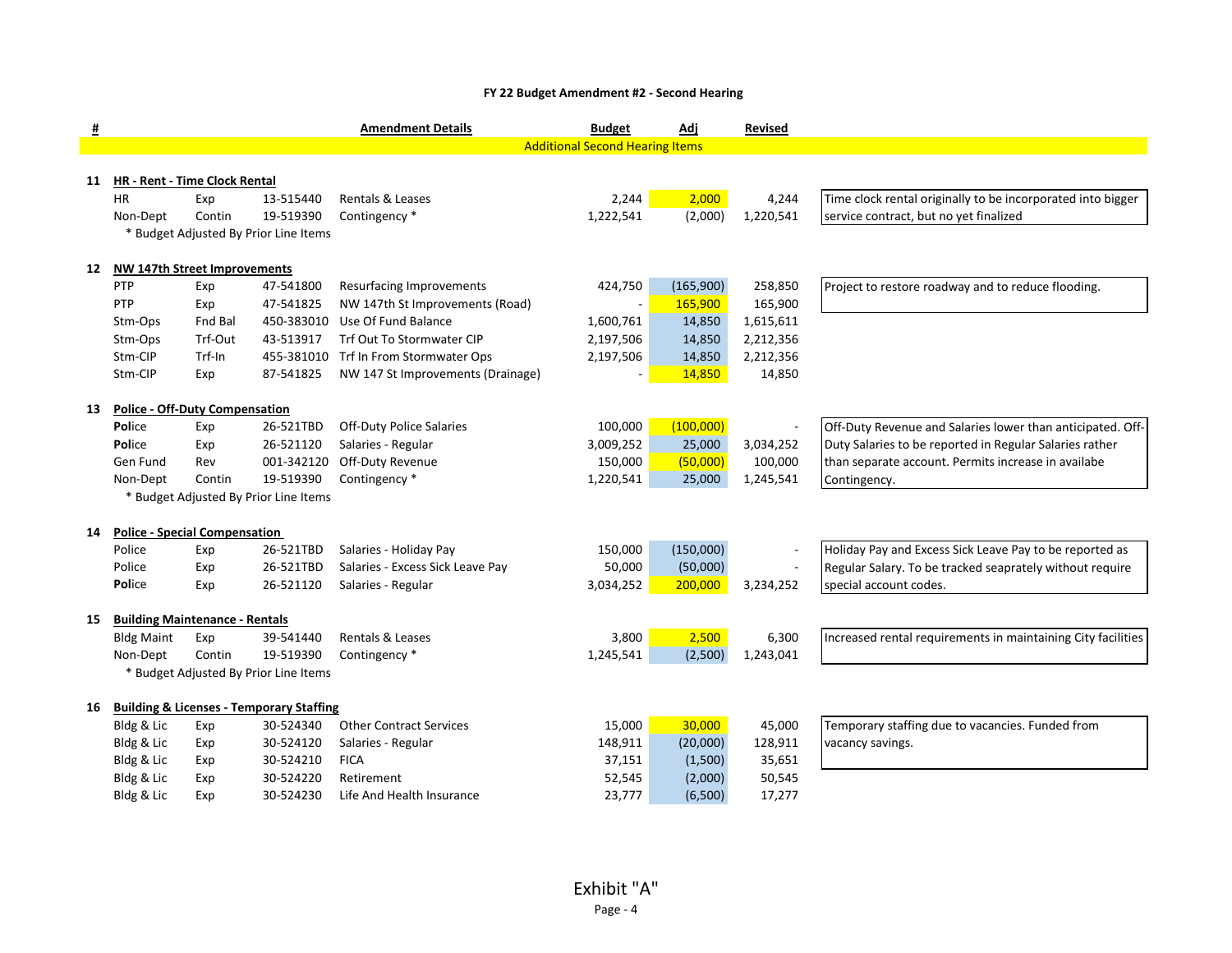| $\overline{\mathbf{H}}$ |                                      |         |                                                         | <b>Amendment Details</b>            | <b>Budget</b> | <u>Adj</u> | <b>Revised</b> |                                                         |
|-------------------------|--------------------------------------|---------|---------------------------------------------------------|-------------------------------------|---------------|------------|----------------|---------------------------------------------------------|
| 17                      | PW Trash - Clam Truck Rental         |         |                                                         |                                     |               |            |                |                                                         |
|                         | PW Trash                             | Exp     | 50-535440                                               | Rentals & Leases                    |               | 20,000     | 20,000         | Rental of clam truck for beautification program. Funded |
|                         | PW Trash                             | Exp     | 50-541120                                               | Salaries - Regular                  | 105,847       | (12,000)   | 93,847         | through vacancy savings.                                |
|                         | PW Trash                             | Exp     | 50-541210                                               | <b>FICA</b>                         | 10,546        | (1,000)    | 9,546          |                                                         |
|                         | PW Trash                             | Exp     | 50-541220                                               | Retirement                          | 14,915        | (2,000)    | 12,915         |                                                         |
|                         | PW Trash                             | Exp     | 50-541230                                               | Life And Health Insurance           | 21,524        | (5,000)    | 16,524         |                                                         |
| 18                      |                                      |         | <b>Parks &amp; Recreations - Exercise Program</b>       |                                     |               |            |                |                                                         |
|                         | Parks & Rec                          | Exp     | 72-572340                                               | <b>Other Contracted Services</b>    | 5,000         | 5,000      | 10,000         | Exercise program                                        |
|                         | Parks & Rec                          | Exp     | 72-572130                                               | Salaries - Part Time                | 166,642       | (5,000)    | 161,642        |                                                         |
| 19                      |                                      |         | <b>Parks &amp; Recreations - Master Plan - Rollover</b> |                                     |               |            |                |                                                         |
|                         | Parks & Rec                          | Exp     | 72-572312                                               | <b>Other Professional Services</b>  |               | 75,000     | 75,000         | Parks & Recreation Master Plan rollover from FY 21      |
|                         | Gen Fund                             | Fnd Bal |                                                         | 001-383010 Use of Fund Balance *    | 4,144,945     | 75,000     | 4,219,945      |                                                         |
|                         |                                      |         | * Budget Adjusted By Prior Line Items                   |                                     |               |            |                |                                                         |
| 20                      | <b>State of the City</b>             |         |                                                         |                                     |               |            |                |                                                         |
|                         | Commission                           | Exp     | 10-511482                                               | State Of The City                   | 500           | 9,500      | 10,000         | Additional expense required to market State of the City |
|                         | Non-Dept                             | Exp     | 19-519997                                               | <b>Tax Payments</b>                 | 34,200        | (9,500)    | 24,700         | event. Funded by reduced tax payments                   |
| 21                      | <b>Police - Automotive Equipment</b> |         |                                                         |                                     |               |            |                |                                                         |
|                         | Police                               | Exp     | 26-521641                                               | Automotive Equipment                |               | 15,000     | 15,000         | Equipment to fit out new budgeted Police vehicles.      |
|                         | Police                               | Exp     | 26-521230                                               | Life And Health Insurance           | 409,615       | (15,000)   | 394,615        |                                                         |
| 22                      |                                      |         | <b>City Participation - Black History Month Event</b>   |                                     |               |            |                |                                                         |
|                         | Non-Dept                             | Exp     | 19-519493                                               | <b>General Expenses</b>             | 14,000        | 2,700      | 16,700         | City participation in Trevon Martin event.              |
|                         | Non-Dept                             | Exp     | 19-519390                                               | Contingency *                       | 1,243,041     | (2,700)    | 1,240,341      |                                                         |
|                         |                                      |         | * Budget Adjusted By Prior Line Items                   |                                     |               |            |                |                                                         |
| 23                      | <b>Vacancy Coverage</b>              |         |                                                         |                                     |               |            |                |                                                         |
|                         | City Mgr                             | Exp     |                                                         | 12-512340 Other Contracted Services |               | 15,600     | 15,600         | Maternity leave coverage                                |
|                         | Non-Dept                             | Exp     | 19-519390                                               | Contingency *                       | 1,240,341     | (15,600)   | 1,224,741      |                                                         |
|                         |                                      |         | * Budget Adjusted By Prior Line Items                   |                                     |               |            |                |                                                         |
|                         | 24 Park Field Spraying               |         |                                                         |                                     |               |            |                |                                                         |
|                         | Parks & Rec                          | Exp     | 72-572340                                               | Other Contracted Services *         | 10,000        | 5,000      | 15,000         | Recreation field spraying service for bugs              |
|                         | Parks & Rec                          | Exp     | 72-572130                                               | Salaries - Part Time *              | 161,642       | (5,000)    | 156,642        |                                                         |
|                         |                                      |         | * Budget Adjusted By Prior Line Items                   |                                     |               |            |                |                                                         |